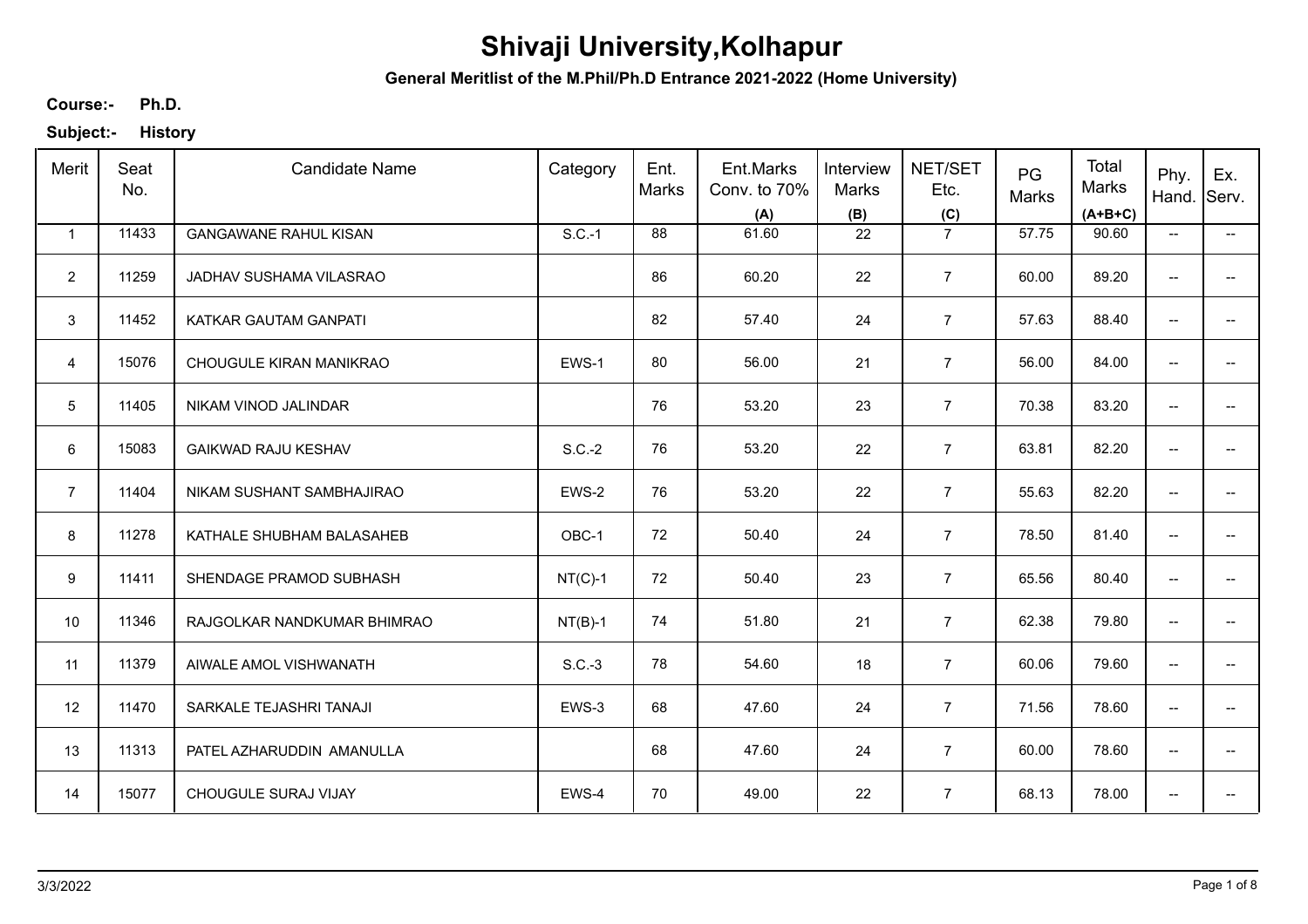**General Meritlist of the M.Phil/Ph.D Entrance 2021-2022 (Home University)**

**Ph.D. Course:-**

| Merit | Seat<br>No. | <b>Candidate Name</b>          | Category  | Ent.<br>Marks | Ent.Marks<br>Conv. to 70%<br>(A) | Interview<br>Marks<br>(B) | NET/SET<br>Etc.<br>(C) | PG<br>Marks | Total<br>Marks<br>$(A+B+C)$ | Phy.<br>Hand.                       | Ex.<br>Serv.                           |
|-------|-------------|--------------------------------|-----------|---------------|----------------------------------|---------------------------|------------------------|-------------|-----------------------------|-------------------------------------|----------------------------------------|
| 15    | 11266       | KADAM SUSHANT SHANKAR          |           | 68            | 47.60                            | 23                        | $\overline{7}$         | 64.56       | 77.60                       | $\overline{\phantom{a}}$            | $\overline{\phantom{a}}$               |
| 16    | 11314       | PATIL AJIT EKNATH              |           | 68            | 47.60                            | 23                        | $\overline{7}$         | 61.50       | 77.60                       | $\hspace{0.05cm}$ $\hspace{0.05cm}$ | $--$                                   |
| 17    | 11292       | MAHADIK GANESH BHIKAJI         |           | 72            | 50.40                            | 25                        | $\mathsf{O}\xspace$    | 76.94       | 75.40                       | $\hspace{0.05cm}$ $\hspace{0.05cm}$ | $- -$                                  |
| 18    | 11271       | KAMBLE RAHUL SHANKAR           | $S.C.-4$  | 64            | 44.80                            | 22                        | $\overline{7}$         | 56.88       | 73.80                       | $\overline{\phantom{a}}$            | $\overline{\phantom{a}}$               |
| 19    | 11329       | PATIL RAHUL SUBHASH            |           | 72            | 50.40                            | 23                        | $\mathsf 0$            | 76.31       | 73.40                       | $\overline{\phantom{a}}$            | $\overline{\phantom{a}}$               |
| 20    | 11275       | KAMBLE SWAPNIL DAVID           | $S.C.-5$  | 62            | 43.40                            | 23                        | $\overline{7}$         | 55.62       | 73.40                       | $\overline{\phantom{a}}$            | $- -$                                  |
| 21    | 11321       | PATIL DIGAMBAR VISHNU          |           | 60            | 42.00                            | 24                        | $\overline{7}$         | 71.19       | 73.00                       | Yes                                 | $\hspace{0.05cm}$ $\hspace{0.05cm}$    |
| 22    | 15128       | KUDACHE BABURAO SANGAPPA       | EWS-5     | 66            | 46.20                            | 19                        | $\overline{7}$         | 69.25       | 72.20                       | $\overline{\phantom{a}}$            | $\hspace{0.05cm}$ $\hspace{0.05cm}$    |
| 23    | 11328       | PATIL PRIYANKA RAJARAM         | EWS-6     | 70            | 49.00                            | 23                        | $\mathbf 0$            | 67.19       | 72.00                       | $\overline{\phantom{a}}$            | $\overline{\phantom{a}}$               |
| 24    | 11297       | <b>MANE AMOL BIRA</b>          | $NT(C)-2$ | 64            | 44.80                            | 20                        | $\overline{7}$         | 62.94       | 71.80                       | $\hspace{0.05cm}$ $\hspace{0.05cm}$ | $- -$                                  |
| 25    | 11385       | DEVKAR VISHAL BHAGVAN          | EWS-7     | 64            | 44.80                            | 20                        | $\overline{7}$         | 56.38       | 71.80                       | $\overline{\phantom{a}}$            | $\overline{\phantom{a}}$               |
| 26    | 11378       | ZENDE SOURABH RAJESH           | OBC-2     | 60            | 42.00                            | 22                        | $\overline{7}$         |             | 71.00                       | $\overline{\phantom{a}}$            | $\hspace{0.05cm}$ $\hspace{0.05cm}$    |
| 27    | 11477       | WAGHMODE SHAKTI ANAND          | $NT(C)-3$ | 58            | 40.60                            | 23                        | $\overline{7}$         | 65.88       | 70.60                       | $\overline{\phantom{a}}$            | $\hspace{0.05cm} \rule{0.5cm}{0.15cm}$ |
| 28    | 11250       | <b>GURAV SHUBHANGI PRAKASH</b> | OBC-3     | 66            | 46.20                            | 24                        | $\mathsf 0$            | 70.94       | 70.20                       | $\overline{\phantom{a}}$            | $\overline{\phantom{a}}$               |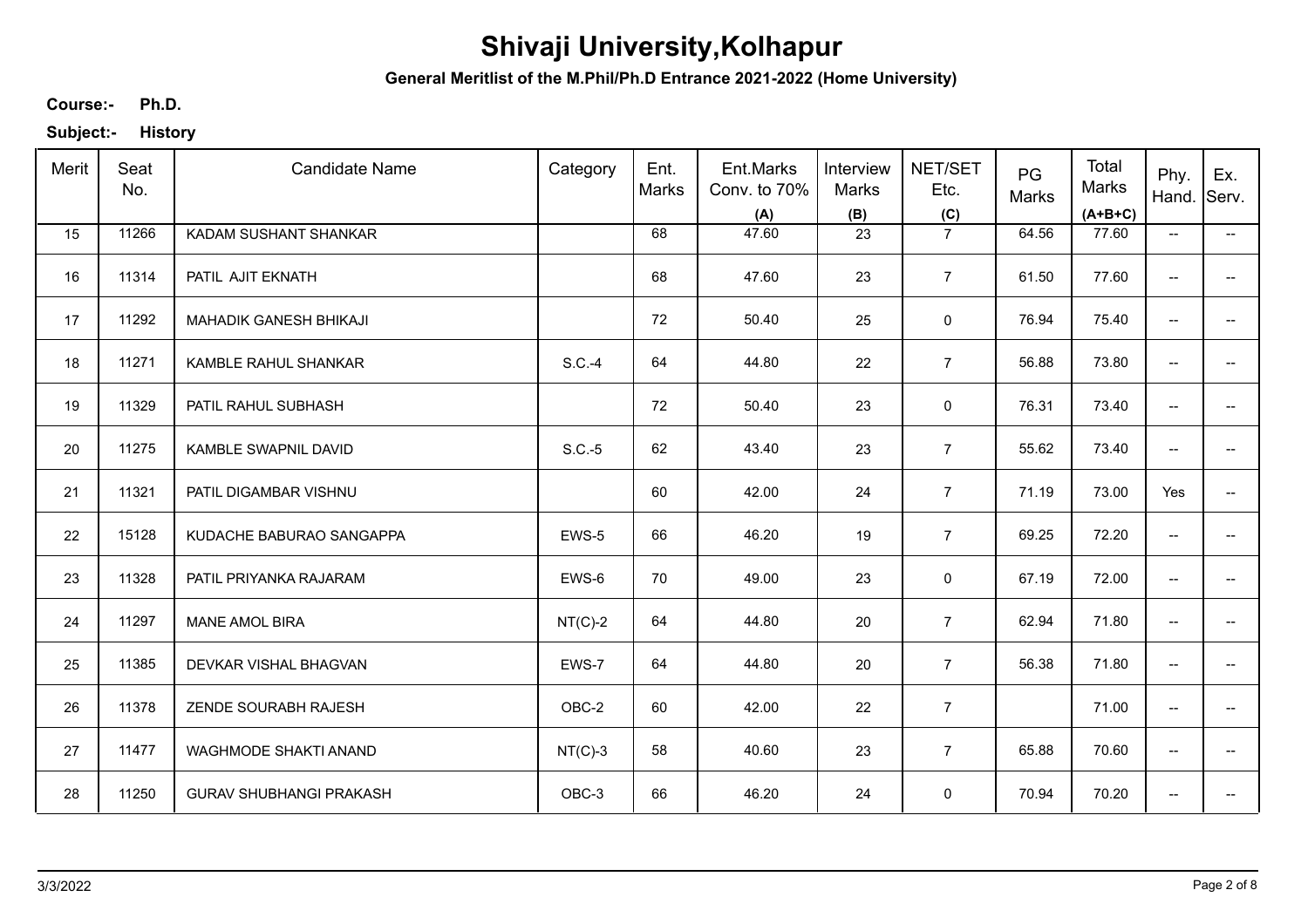**General Meritlist of the M.Phil/Ph.D Entrance 2021-2022 (Home University)**

**Ph.D. Course:-**

| Merit | Seat<br>No. | <b>Candidate Name</b>          | Category      | Ent.<br>Marks | Ent.Marks<br>Conv. to 70%<br>(A) | Interview<br>Marks<br>(B) | NET/SET<br>Etc.<br>(C) | PG<br>Marks | Total<br>Marks<br>$(A+B+C)$ | Phy.<br>Hand.            | Ex.<br>Serv.             |
|-------|-------------|--------------------------------|---------------|---------------|----------------------------------|---------------------------|------------------------|-------------|-----------------------------|--------------------------|--------------------------|
| 29    | 11388       | JAMADADE ANNASO ASHOK          |               | 66            | 46.20                            | 24                        | $\mathbf{0}$           | 69.88       | 70.20                       | $\overline{\phantom{a}}$ | $\overline{\phantom{a}}$ |
| 30    | 11242       | <b>GAIKWAD SANKET SARJERAO</b> |               | 66            | 46.20                            | 23                        | $\mathbf 0$            | 80.13       | 69.20                       | $\overline{\phantom{a}}$ | -−                       |
| 31    | 15130       | PATIL SHITALKUMAR SURENDRA     | OBC-4         | 56            | 39.20                            | 23                        | $\overline{7}$         | 60.13       | 69.20                       | $\overline{\phantom{a}}$ | $\qquad \qquad -$        |
| 32    | 11251       | <b>HARUGADE JYOTI BABASO</b>   | OBC-5         | 74            | 51.80                            | 17                        | 0                      | 77.50       | 68.80                       | $\overline{\phantom{a}}$ | $\overline{\phantom{a}}$ |
| 33    | 11461       | PATIL ABHAY PANDURANG          |               | 54            | 37.80                            | 24                        | $\overline{7}$         | 65.88       | 68.80                       | $\overline{\phantom{m}}$ | -−                       |
| 34    | 15101       | MAGDUM AASHITOSH PANDURANG     |               | 64            | 44.80                            | 24                        | 0                      | 65.06       | 68.80                       | $\overline{\phantom{m}}$ | $\overline{\phantom{a}}$ |
| 35    | 11444       | KALEL RESHMA VINAYAK           | OBC-6         | 58            | 40.60                            | 21                        | $\overline{7}$         | 71.56       | 68.60                       | $\overline{\phantom{m}}$ | -−                       |
| 36    | 11464       | PATIL VINOD ANANDA             | EWS-8         | 58            | 40.60                            | 21                        | $\overline{7}$         | 66.94       | 68.60                       | $\overline{\phantom{m}}$ | $\overline{\phantom{a}}$ |
| 37    | 11264       | JAVEER SUNIL MANAGU            | $S.C.-6$      | 58            | 40.60                            | 21                        | $\overline{7}$         | 61.81       | 68.60                       | $\overline{\phantom{a}}$ |                          |
| 38    | 11455       | LAD SHUBHANGI MAHADEV          |               | 58            | 40.60                            | 21                        | $\overline{7}$         | 55.00       | 68.60                       | $\overline{\phantom{a}}$ | --                       |
| 39    | 11303       | MORE IRAPPA VISHNU             | EWS-9         | 62            | 43.40                            | 25                        | $\mathsf 0$            | 67.13       | 68.40                       | $\overline{\phantom{a}}$ | $-$                      |
| 40    | 11256       | JADHAV NAGENDRA KRISHNA        | <b>EWS-10</b> | 56            | 39.20                            | 22                        | $\overline{7}$         | 65.00       | 68.20                       | $\overline{\phantom{a}}$ | $\overline{\phantom{a}}$ |
| 41    | 11468       | REDEKAR NANDKUMAR VITHOBA      |               | 56            | 39.20                            | 22                        | $\overline{7}$         | 65.00       | 68.20                       | $\overline{\phantom{a}}$ | $\hspace{0.05cm} \ldots$ |
| 42    | 15105       | MORE RANJIT BHAGWAN            | <b>EWS-11</b> | 66            | 46.20                            | 22                        | 0                      | 63.81       | 68.20                       | $\overline{\phantom{a}}$ | -−                       |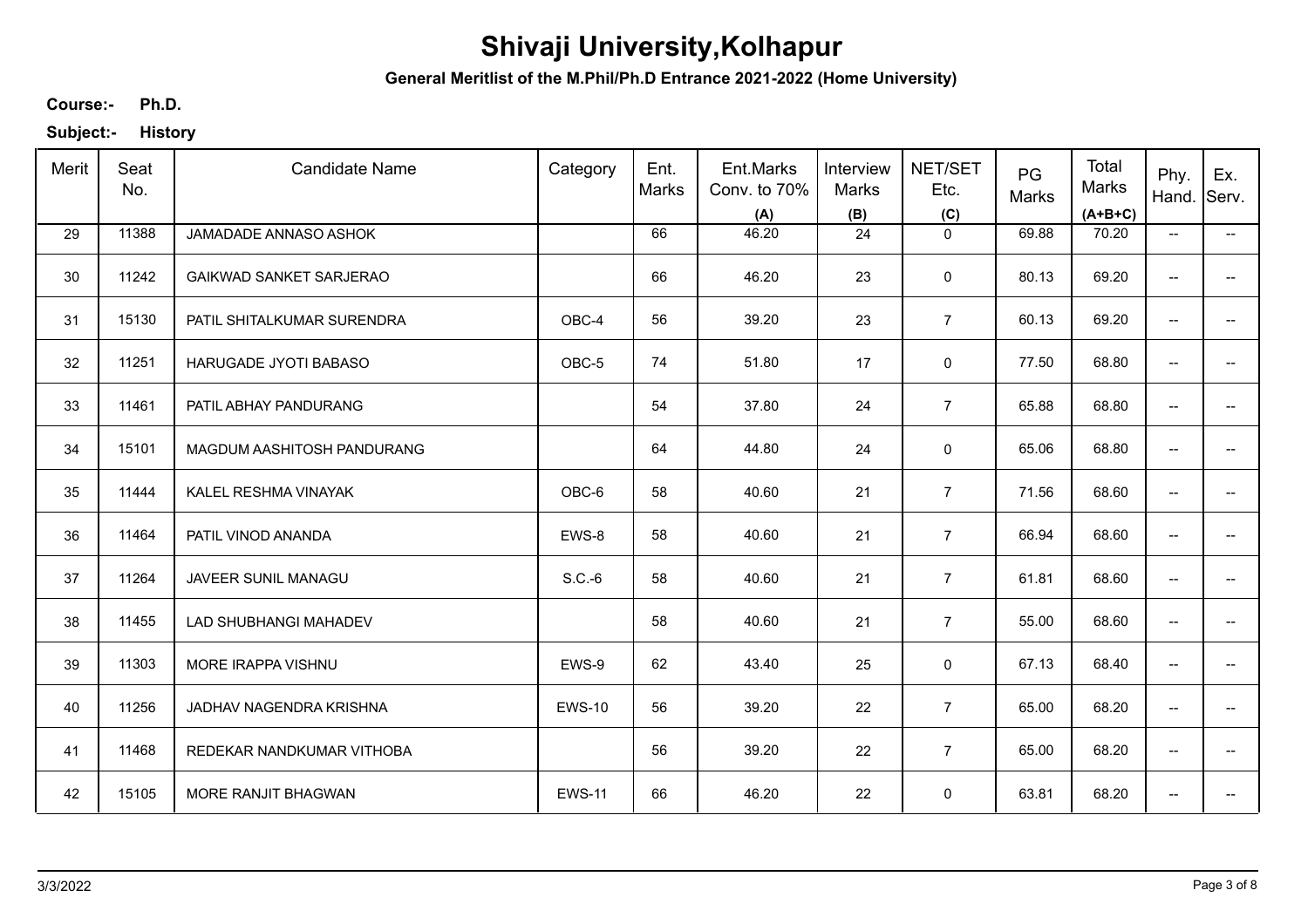**General Meritlist of the M.Phil/Ph.D Entrance 2021-2022 (Home University)**

**Ph.D. Course:-**

| Merit | Seat<br>No. | <b>Candidate Name</b>        | Category      | Ent.<br><b>Marks</b> | Ent.Marks<br>Conv. to 70%<br>(A) | Interview<br>Marks<br>(B) | NET/SET<br>Etc.<br>(C) | PG<br>Marks | Total<br>Marks<br>$(A+B+C)$ | Phy.<br>Hand.                       | Ex.<br>Serv.                           |
|-------|-------------|------------------------------|---------------|----------------------|----------------------------------|---------------------------|------------------------|-------------|-----------------------------|-------------------------------------|----------------------------------------|
| 43    | 11434       | <b>GODSE MADHAVI MOHAN</b>   | <b>EWS-12</b> | 54                   | 37.80                            | 23                        | $\overline{7}$         | 58.81       | 67.80                       | $\overline{\phantom{a}}$            | −−                                     |
| 44    | 11394       | KAMBLE JAYASHRI DIPAK        | S.C.-7        | 62                   | 43.40                            | 17                        | $\overline{7}$         | 58.63       | 67.40                       | $\overline{\phantom{a}}$            | $\overline{\phantom{a}}$               |
| 45    | 11398       | KIRTIKAR YOGESHWAR SHRIPAL   | $S.C.-8$      | 60                   | 42.00                            | 18                        | $\overline{7}$         | 66.50       | 67.00                       | $\overline{\phantom{a}}$            | $\overline{\phantom{a}}$               |
| 46    | 15110       | PATIL PRITI RAJENDRA         |               | 64                   | 44.80                            | 22                        | $\mathbf 0$            | 59.43       | 66.80                       | $\overline{\phantom{a}}$            | −−                                     |
| 47    | 11371       | WADINGEKAR UTTAM BALASO      | <b>EWS-13</b> | 62                   | 43.40                            | 23                        | 0                      | 61.75       | 66.40                       | $\overline{\phantom{a}}$            | $\overline{\phantom{a}}$               |
| 48    | 11284       | KHUTALE SANDEEPKUMAR SHANKAR | <b>EWS-14</b> | 60                   | 42.00                            | 24                        | 0                      | 86.06       | 66.00                       | $\overline{\phantom{a}}$            | −−                                     |
| 49    | 11341       | POWAR PRIYANKA CHANDRAKANT   | S.C.-9        | 54                   | 37.80                            | 21                        | $\overline{7}$         | 58.00       | 65.80                       | $\overline{\phantom{a}}$            | $\overline{\phantom{a}}$               |
| 50    | 11299       | MANJARE MADHUBALA VASANT     | SBC-1         | 52                   | 36.40                            | 22                        | $\overline{7}$         | 62.13       | 65.40                       | $\overline{\phantom{a}}$            | $\overline{\phantom{a}}$               |
| 51    | 11270       | KAMBLE PRASHANT PRAKASH      | S.C.-10       | 56                   | 39.20                            | 19                        | $\overline{7}$         | 57.00       | 65.20                       | $\overline{\phantom{a}}$            | $\hspace{0.05cm}$ – $\hspace{0.05cm}$  |
| 52    | 11476       | WAGHMODE MACHINDRA JAGANNATH | $NT(C)-4$     | 56                   | 39.20                            | 19                        | $\overline{7}$         | 55.00       | 65.20                       | $\overline{\phantom{a}}$            | $\overline{\phantom{a}}$               |
| 53    | 11419       | BODAKE DAYANAND HANMANT      | OBC-7         | 60                   | 42.00                            | 16                        | $\overline{7}$         | 60.13       | 65.00                       | $\overline{\phantom{a}}$            | $\hspace{0.05cm}$ $\hspace{0.05cm}$    |
| 54    | 11364       | SUTAR SHRIRAM ISHWARA        | OBC-8         | 60                   | 42.00                            | 23                        | $\mathbf 0$            | 59.93       | 65.00                       | $\overline{\phantom{a}}$            | $\hspace{0.05cm} \rule{0.5cm}{0.15cm}$ |
| 55    | 11258       | JADHAV SHUBHANGI RAHUL       | <b>EWS-15</b> | 62                   | 43.40                            | 21                        | 0                      | 66.38       | 64.40                       | $\overline{\phantom{a}}$            | $\hspace{0.05cm}$ $\hspace{0.05cm}$    |
| 56    | 11331       | PATIL SAMBHAJI BABAN         | <b>EWS-16</b> | 56                   | 39.20                            | 18                        | $\overline{7}$         | 66.25       | 64.20                       | $\hspace{0.05cm}$ $\hspace{0.05cm}$ | $\hspace{0.05cm}$ – $\hspace{0.05cm}$  |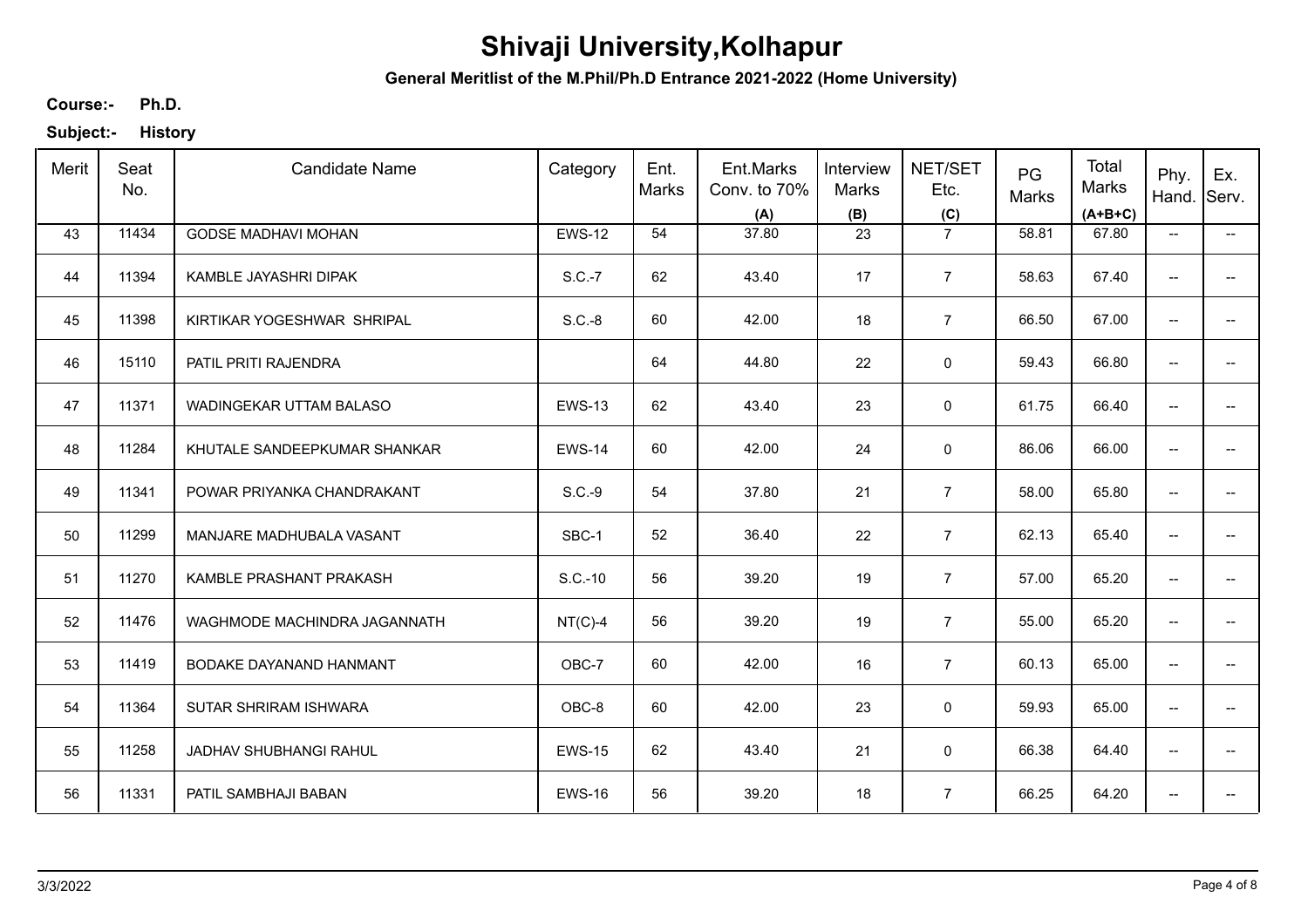**General Meritlist of the M.Phil/Ph.D Entrance 2021-2022 (Home University)**

**Ph.D. Course:-**

| Merit | Seat<br>No. | <b>Candidate Name</b>         | Category      | Ent.<br><b>Marks</b> | Ent.Marks<br>Conv. to 70%<br>(A) | Interview<br>Marks<br>(B) | NET/SET<br>Etc.<br>(C) | PG<br>Marks | Total<br>Marks<br>$(A+B+C)$ | Phy.<br>Hand.                       | Ex.<br>Serv.                           |
|-------|-------------|-------------------------------|---------------|----------------------|----------------------------------|---------------------------|------------------------|-------------|-----------------------------|-------------------------------------|----------------------------------------|
| 57    | 11249       | <b>GURAV SAMIR SHANKAR</b>    | OBC-9         | 54                   | 37.80                            | 19                        | $\overline{7}$         | 56.50       | 63.80                       | $\overline{\phantom{a}}$            | −−                                     |
| 58    | 11344       | PUKALE DATTATRAYA MARUTI      | $NT(C)-5$     | 66                   | 46.20                            | 17                        | $\mathbf 0$            | 58.56       | 63.20                       | $\hspace{0.05cm}$ $\hspace{0.05cm}$ | −−                                     |
| 59    | 11456       | LOKHANDE AMAR SHIVAJI         | OBC-10        | 60                   | 42.00                            | 21                        | $\mathbf 0$            | 63.75       | 63.00                       | $\overline{\phantom{a}}$            | $\overline{\phantom{a}}$               |
| 60    | 15133       | <b>TARE PRITI DHULAPPA</b>    | <b>EWS-17</b> | 60                   | 42.00                            | 21                        | 0                      | 57.00       | 63.00                       | $\overline{\phantom{a}}$            | −−                                     |
| 61    | 11306       | MUSHRIF KAMAAL NURUDDIN       | OBC-11        | 48                   | 33.60                            | 22                        | $\overline{7}$         | 55.00       | 62.60                       | $\overline{\phantom{a}}$            | $\overline{\phantom{a}}$               |
| 62    | 11227       | CHAVAN AMAR MAHADEV           |               | 62                   | 43.40                            | 19                        | 0                      | 67.75       | 62.40                       | $\overline{\phantom{a}}$            | $\overline{\phantom{a}}$               |
| 63    | 11387       | <b>GURAV VINAYAK RAJENDRA</b> | OBC-12        | 52                   | 36.40                            | 19                        | $\overline{7}$         | 64.75       | 62.40                       | $\overline{\phantom{a}}$            | $\overline{\phantom{a}}$               |
| 64    | 11330       | PATIL RAMESH SHAMRAO          | OBC-13        | 54                   | 37.80                            | 17                        | $\overline{7}$         | 60.13       | 61.80                       | $\overline{\phantom{a}}$            | $\overline{\phantom{a}}$               |
| 65    | 11357       | SHINDE RAVINDRA NARAYAN       |               | 54                   | 37.80                            | 17                        | $\overline{7}$         | 57.00       | 61.80                       | $\overline{\phantom{a}}$            | $\overline{\phantom{a}}$               |
| 66    | 11262       | JADHAV VISHAL NARAYAN         | <b>EWS-18</b> | 62                   | 43.40                            | 18                        | $\mathsf 0$            | 73.25       | 61.40                       | $\overline{\phantom{a}}$            | $\overline{\phantom{a}}$               |
| 67    | 11279       | KHABDE NISHANT DINKAR         | S.C.-11       | 46                   | 32.20                            | 22                        | $\overline{7}$         | 52.00       | 61.20                       | $\overline{\phantom{a}}$            | $\overline{\phantom{a}}$               |
| 68    | 11277       | KANDURKAR SANDIP ANANDA       |               | 50                   | 35.00                            | 19                        | $\overline{7}$         | 64.56       | 61.00                       | $\overline{\phantom{a}}$            | $- -$                                  |
| 69    | 11317       | PATIL ANANDA PANDURANG        |               | 50                   | 35.00                            | 19                        | $\overline{7}$         | 55.13       | 61.00                       | Yes                                 | $\hspace{0.05cm} \rule{0.5cm}{0.15cm}$ |
| 70    | 11315       | PATIL RUSHIKESH PRALHAD       |               | 54                   | 37.80                            | 23                        | $\mathbf 0$            | 71.75       | 60.80                       | $\overline{\phantom{a}}$            | $\overline{\phantom{a}}$               |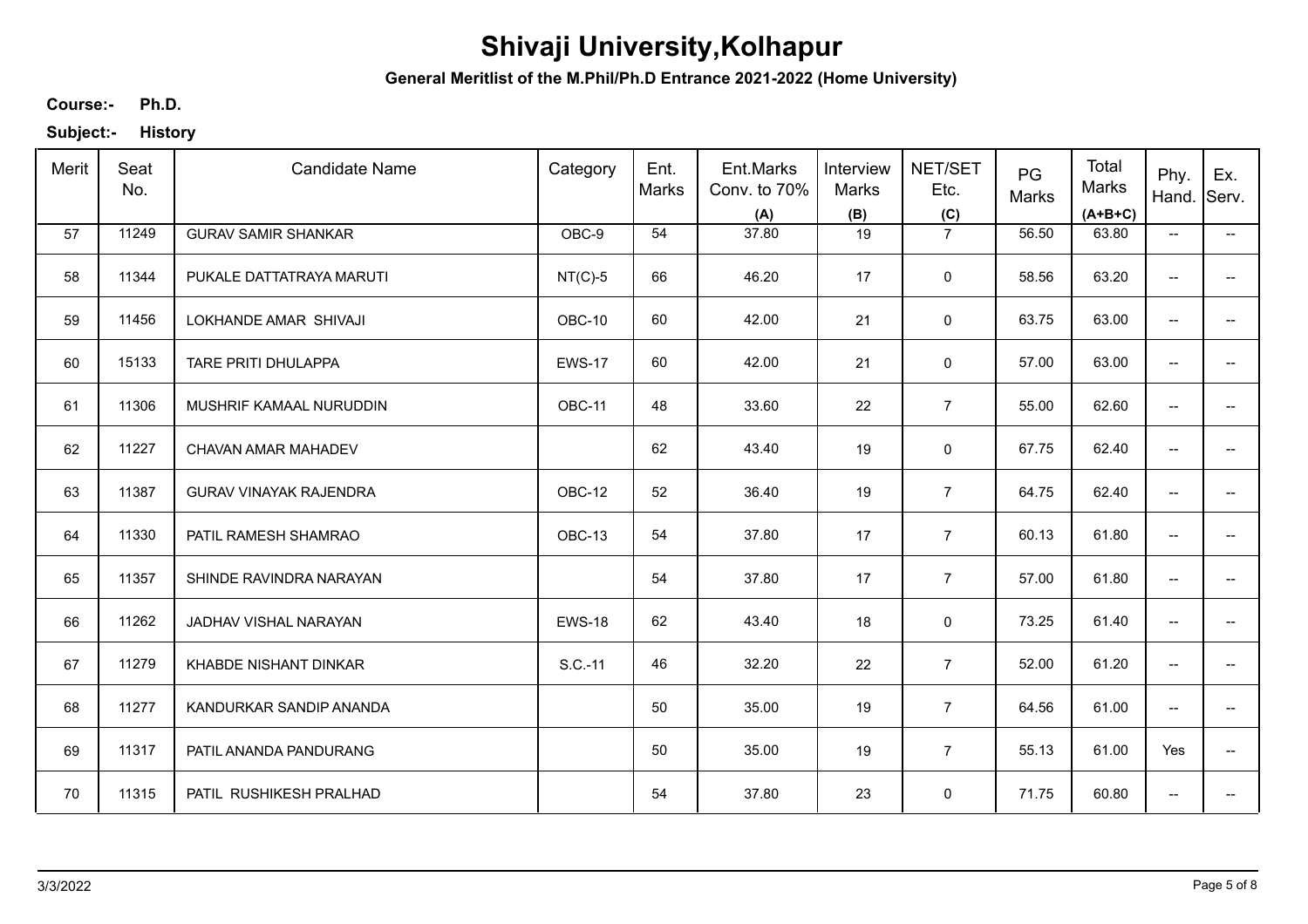**General Meritlist of the M.Phil/Ph.D Entrance 2021-2022 (Home University)**

**Ph.D. Course:-**

| Merit | Seat<br>No. | <b>Candidate Name</b>          | Category      | Ent.<br><b>Marks</b> | Ent.Marks<br>Conv. to 70%<br>(A) | Interview<br>Marks<br>(B) | NET/SET<br>Etc.<br>(C) | PG<br>Marks | Total<br>Marks<br>$(A+B+C)$ | Phy.<br>Hand.                       | Ex.<br>Serv.                          |
|-------|-------------|--------------------------------|---------------|----------------------|----------------------------------|---------------------------|------------------------|-------------|-----------------------------|-------------------------------------|---------------------------------------|
| 71    | 15093       | KATHARE DHIRAJ PRABUDDH        | S.C.-12       | 54                   | 37.80                            | 23                        | $\mathbf 0$            | 56.06       | 60.80                       | $\overline{\phantom{a}}$            | −−                                    |
| 72    | 15097       | KOTHALE ASMITA SHREEYAL        | <b>EWS-19</b> | 52                   | 36.40                            | 24                        | $\mathbf 0$            | 64.88       | 60.40                       | $\overline{\phantom{a}}$            | $\hspace{0.05cm}$ – $\hspace{0.05cm}$ |
| 73    | 15109       | PATIL JYOTI SANJAY             |               | 56                   | 39.20                            | 21                        | $\mathbf 0$            | 78.81       | 60.20                       | $\overline{\phantom{a}}$            | $\overline{\phantom{a}}$              |
| 74    | 15085       | <b>GHATGE DHIRAJ SURYKANT</b>  | S.C.-13       | 54                   | 37.80                            | 22                        | 0                      | 83.00       | 59.80                       | $\overline{\phantom{a}}$            | −−                                    |
| 75    | 15136       | ARBUNE MRUNMAY DEEPAK          | SBC-2         | 54                   | 37.80                            | 22                        | 0                      | 76.38       | 59.80                       | $\overline{\phantom{a}}$            | $\overline{\phantom{a}}$              |
| 76    | 15088       | <b>GOTKHINDE SONALI VASANT</b> |               | 54                   | 37.80                            | 22                        | 0                      | 76.00       | 59.80                       | $\overline{\phantom{a}}$            | $\overline{\phantom{a}}$              |
| 77    | 11247       | <b>GURAV SANDIP BALAVANT</b>   | OBC-14        | 54                   | 37.80                            | 22                        | $\mathbf 0$            | 68.75       | 59.80                       | $\overline{\phantom{a}}$            | Yes                                   |
| 78    | 11408       | PAWAR DIPAK BHIKUJI            | <b>EWS-20</b> | 58                   | 40.60                            | 18                        | $\mathbf 0$            | 60.00       | 58.60                       | $\overline{\phantom{a}}$            | $\overline{\phantom{a}}$              |
| 79    | 11396       | KARADKAR WASIM ALAMGIR         | OBC-15        | 56                   | 39.20                            | 19                        | 0                      | 81.75       | 58.20                       | $\overline{\phantom{a}}$            | $\overline{\phantom{a}}$              |
| 80    | 15070       | BABAR PRIYANKA RAMCHANDRA      |               | 54                   | 37.80                            | 20                        | $\mathsf 0$            | 65.18       | 57.80                       | $\overline{\phantom{a}}$            | $\overline{\phantom{a}}$              |
| 81    | 11226       | CHAVAN AKASH RAJARAM           | S.C.-14       | 58                   | 40.60                            | 17                        | $\mathsf 0$            | 68.56       | 57.60                       | $\overline{\phantom{a}}$            | $\overline{\phantom{a}}$              |
| 82    | 11356       | SHINDE KAVITA VITTHAL          |               | 58                   | 40.60                            | 17                        | $\mathsf 0$            | 61.25       | 57.60                       | $\hspace{0.05cm}$ $\hspace{0.05cm}$ | $- -$                                 |
| 83    | 11248       | <b>GURAV KAMALAKAR BALIRAM</b> | OBC-16        | 58                   | 40.60                            | 17                        | $\mathbf 0$            | 60.44       | 57.60                       | $\overline{\phantom{a}}$            | $\overline{\phantom{a}}$              |
| 84    | 15098       | KUMBHAR BHAGYASHREE SHAMRAO    | OBC-17        | 52                   | 36.40                            | 21                        | $\mathbf 0$            | 79.50       | 57.40                       | $\overline{\phantom{a}}$            | $\overline{\phantom{a}}$              |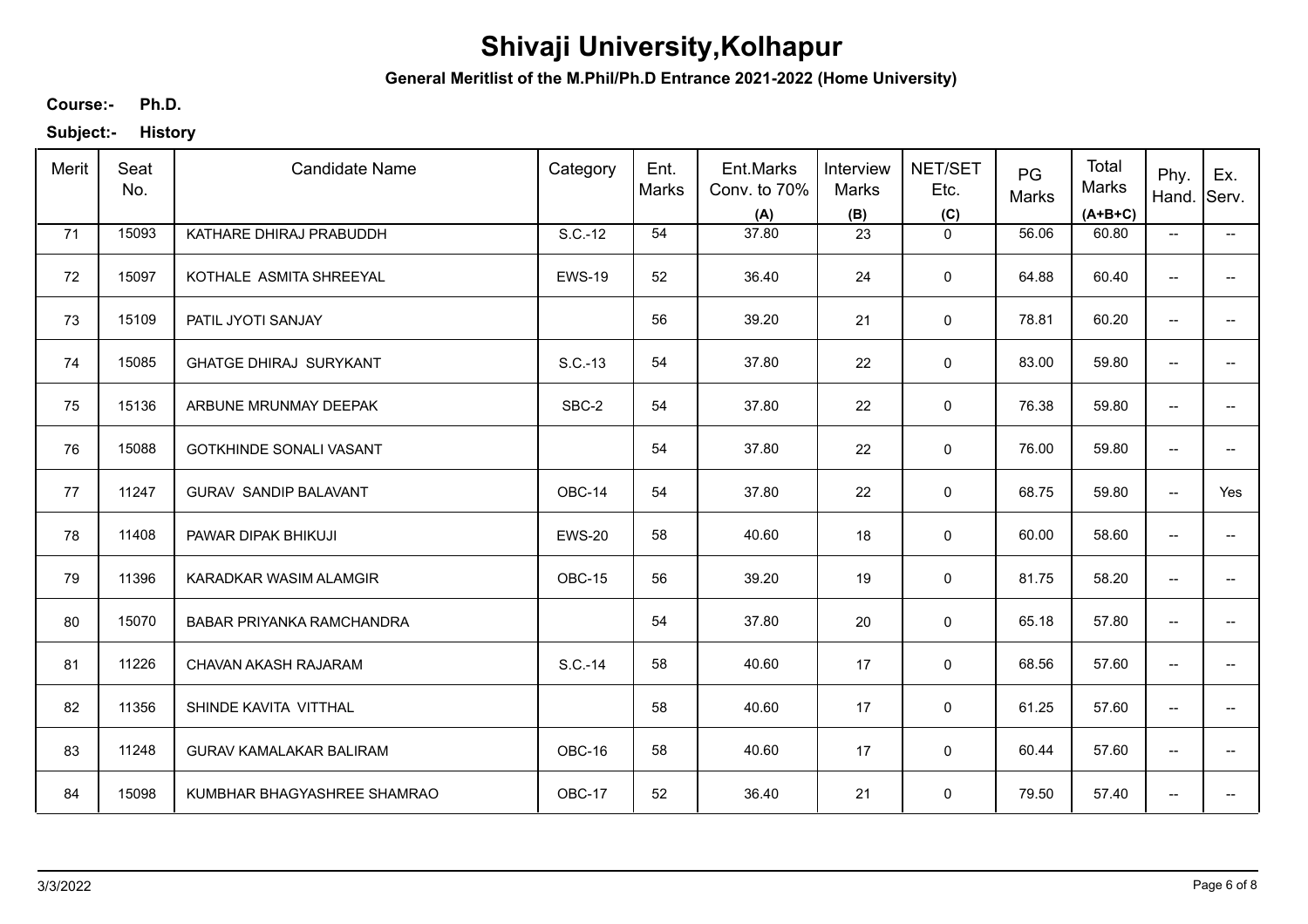**General Meritlist of the M.Phil/Ph.D Entrance 2021-2022 (Home University)**

**Ph.D. Course:-**

| Merit | Seat<br>No. | <b>Candidate Name</b>              | Category      | Ent.<br><b>Marks</b> | Ent.Marks<br>Conv. to 70%<br>(A) | Interview<br>Marks<br>(B) | NET/SET<br>Etc.<br>(C) | PG<br>Marks | Total<br>Marks<br>$(A+B+C)$ | Phy.<br>Hand.                       | Ex.<br>Serv.                           |
|-------|-------------|------------------------------------|---------------|----------------------|----------------------------------|---------------------------|------------------------|-------------|-----------------------------|-------------------------------------|----------------------------------------|
| 85    | 11246       | <b>GAWAS GANU SATU</b>             |               | 52                   | 36.40                            | 14                        | $\overline{7}$         | 62.38       | 57.40                       | $\overline{\phantom{a}}$            | −−                                     |
| 86    | 11237       | DANGARE MONIKA MAHANAND            | SBC-3         | 56                   | 39.20                            | 18                        | $\mathbf 0$            | 61.75       | 57.20                       | $\overline{\phantom{a}}$            | −−                                     |
| 87    | 15086       | <b>GIRI NANASAHEB DATTATRAY</b>    | $NT(B)-2$     | 50                   | 35.00                            | 22                        | $\mathbf 0$            | 55.00       | 57.00                       | $\overline{\phantom{a}}$            | $\overline{\phantom{a}}$               |
| 88    | 15131       | SHEJUL AMOL BHIMU                  | $NT(C)-6$     | 54                   | 37.80                            | 19                        | 0                      | 63.31       | 56.80                       | $\overline{\phantom{a}}$            | −−                                     |
| 89    | 11320       | PATIL DEEPALI SARDAR               |               | 52                   | 36.40                            | 20                        | 0                      | 60.00       | 56.40                       | $\overline{\phantom{a}}$            | $\overline{\phantom{a}}$               |
| 90    | 15114       | SARAFDAR APARNA SAHADEV            | <b>EWS-21</b> | 54                   | 37.80                            | 18                        | 0                      | 77.56       | 55.80                       | $\overline{\phantom{a}}$            | $\overline{\phantom{a}}$               |
| 91    | 11220       | BHILAWADE SHILPA RAVIRAJ           |               | 54                   | 37.80                            | 18                        | $\mathbf 0$            | 76.00       | 55.80                       | $\overline{\phantom{a}}$            | $\hspace{0.05cm} \rule{0.5cm}{0.15cm}$ |
| 92    | 15108       | PATIL SHIVAJI RAMCHANDRA           | <b>EWS-22</b> | 48                   | 33.60                            | 22                        | $\mathbf 0$            | 60.00       | 55.60                       | $\overline{\phantom{a}}$            | $\overline{\phantom{a}}$               |
| 93    | 11384       | <b>BIRNALE BHAGYASHREE SANDEEP</b> | <b>EWS-23</b> | 48                   | 33.60                            | 22                        | $\mathbf 0$            | 55.50       | 55.60                       | $\overline{\phantom{a}}$            | $\overline{\phantom{a}}$               |
| 94    | 15118       | SUTAR NIKHIL MURLIDHAR             | OBC-18        | 52                   | 36.40                            | 19                        | $\mathsf 0$            | 59.31       | 55.40                       | $\overline{\phantom{a}}$            | $\overline{\phantom{a}}$               |
| 95    | 11395       | KAMBLE SHARVARI SHAILESH           | S.C.-15       | 52                   | 36.40                            | 19                        | $\mathsf 0$            | 56.50       | 55.40                       | $\overline{\phantom{a}}$            | $\overline{\phantom{a}}$               |
| 96    | 15113       | POL SURAJ TANAJI                   | <b>EWS-24</b> | 52                   | 36.40                            | 19                        | $\mathsf 0$            | 55.00       | 55.40                       | $\hspace{0.05cm}$ $\hspace{0.05cm}$ | $\overline{\phantom{a}}$               |
| 97    | 15084       | GAIKWAD VIJAY YASHWANTRAO          | S.C.-16       | 54                   | 37.80                            | 17                        | $\mathbf 0$            | 54.38       | 54.80                       | $\overline{\phantom{a}}$            | $\overline{\phantom{a}}$               |
| 98    | 11431       | <b>GAIKWAD PUJA DADASO</b>         | <b>EWS-25</b> | 50                   | 35.00                            | 19                        | $\mathbf 0$            | 78.75       | 54.00                       | $\overline{\phantom{a}}$            | $\overline{\phantom{a}}$               |